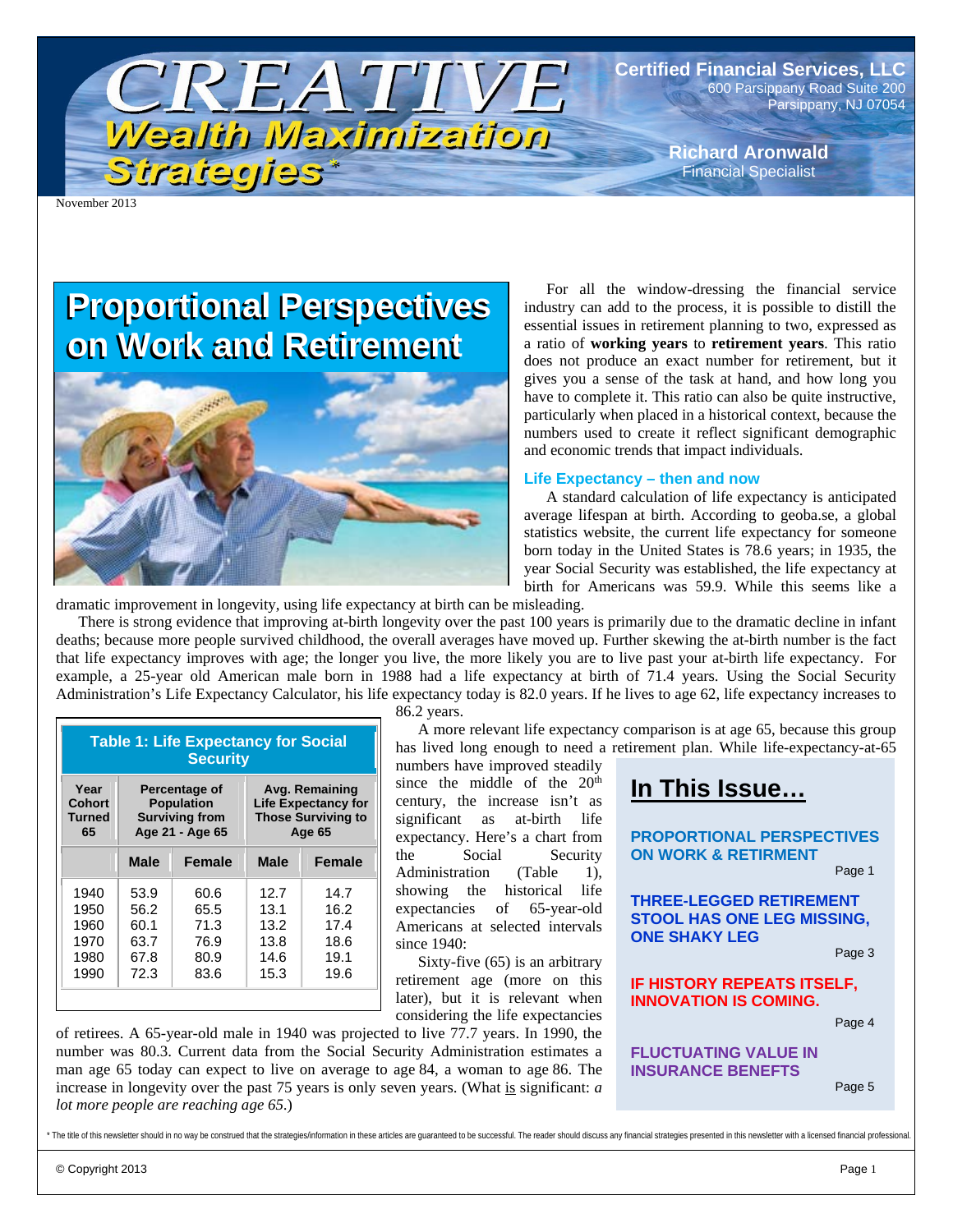#### **Working Years and Retirement Ages – then and now**

 A person who turned 65 in 1940 was born in 1875. For able-bodied Americans in this cohort, the majority of whom still lived on the farm or in rural communities, regular working life often started at age 15. High school and college graduates might have entered the workforce slightly later, but by age 20 most were working full-time.

In the 1930s, the Committee on Economic Security (CES) observed that the prevailing retirement age for the few private and state pension plans in existence varied between age 65 and 70. After confirming with actuarial research that a government-run Social Security program could be made "selfsustaining with only modest levels of payroll taxation," the CES chose 65 as the age workers would be eligible for full benefits. Based on the CES decision, a typical American retiring in 1940 had worked 45-50 years (from age 15-20 to age 65).

Since then, a variety of factors have led to a later start date for successive generations of Americans beginning their working years. The high school diploma became the minimum standard for a "basic education." Government assistance allowed more people to pursue college degrees, which also meant later entry into the workforce. In recent years, stagnant economic conditions have made it harder for willing workers to secure full-time work. A Georgetown University study "found that on average, young workers are now 30 years old when they first earn a median-wage income of about \$42,000, up from 26 years old in 1980" (*Wall Street Journal*, September 30, 2013).

At the same time, the average retirement age declined from 1940 to about 1990, and has only recently begun to climb. Amy Langfield, in a May 16, 2013, article for cnbc.com, cited the following statistics from a recent Gallup survey:

- The average U.S. retirement age has climbed to 61, up from 57 two decades ago.
- The average non-retired American now plans to retire at 66, up from 60 in 1995.

#### **The Ratio – then and now**

Some of these calculations are "back-of-a-napkin" numbers; they use simple math and broad assumptions. But consider the retirement ratios of four different generations of Americans that result:

| YEAR OF BIRTH                                      | 1875                | 1925              | 1950 | 1990       |
|----------------------------------------------------|---------------------|-------------------|------|------------|
| <b>1. LIFE EXPECTANCY AT 65</b>                    | 78                  | 80                | 86   | 87         |
| 2. EST. AGE ENTERING<br><b>WORKFORCE</b>           | 15                  | 20                | 25   | 30         |
| 3. EST. AGE AT<br><b>RETIREMENT</b>                | 65                  | 57                | 66   | 70         |
| <b>4. WORKING YEARS</b><br>(Line 3 - Line 2)       | 50                  | 37                | 31   | 40         |
| <b>5. YRS IN RETIREMENT</b><br>$(Line 1 - Line 3)$ | 13                  | 23                | 14   | 16         |
| <b>6. RATIO WORK/RET</b><br>(Line 4/Line 5)        | $3.8 \text{ to } 1$ | 1.6 to 1 2.2 to 1 |      | $2.5$ to 1 |

Source: data at Social Security and other sources listed above

Those born in 1875 were the first generation to receive Social Security, and part of a completely different economic era. The group born in 1925 represents the tail-end of the "greatest generation," which enjoyed the post-World War II economic surge in America. The 1950 contingent comes from the heart of the Baby Boom generation. And the 1990 cohort is today's college graduates, for whom an estimated retirement age is just a guess.

In this hypothetical assessment, a person born in 1875 had to work and save for 3.8 years to realize and pay for one year of retirement. In contrast, the individual born in 1925 worked just 1.6 years for every year of retirement – less than half as long. For later generations, it appears the ratio is climbing.

#### **Some Broad Conclusions, Individual Applications**

- Empirically, these ratios are plausible representations of the retirement realities for different generations. The 1925 generation greatly benefited from steady employment, generous pensions, proportionally higher Social Security payments and extended periods of economic prosperity. The combination of later workforce entry, uncertain employment, longer life expectancy, and diminishing government and employee benefits seems to point to **longer working periods, and later retirements**.
- Individuals may find it interesting to project their retirement plans by first **considering what their own numbers look like**. Given their family histories and personal health, how long do they expect to live? How long do they anticipate working? Do these projections result in a ratio in line with the broader numbers?
- Keep in mind that life expectancy is a median number; half of men age 65 today can expect to live past 84, and half of the women past 86. This means **it might be prudent to be "above average" in the longevity department, at least for planning purposes.** Ernst & Young Insurance and Actuarial Advisory Services has calculated that "One in four people age 65 will see their 96<sup>th</sup> birthday."
- It is important to understand that **personal choices can significantly adjust your ratio of working to retirement years**. Clearly, forgoing a higher standard of living today to save more for retirement will lower the ratio. Accepting a lesser lifestyle in retirement may also move the ratio. The large numbers show trends, but you have quite a bit of control over the determination of your own work/retirement ratio.
- An awareness of one's potential life expectancy and the necessity of providing either earnings or savings for the cost of living should prompt **consideration of financial issues beyond mere retirement accumulation**. An under-funded retirement can be overcome by working longer, but declining skills and failing health might undo this plan in an instant. Risk management, typically through life and disability insurance, is essential financial protection.

\_\_\_\_\_\_\_\_\_\_\_\_\_\_\_\_\_\_\_\_\_\_\_\_\_\_\_\_\_\_\_\_\_\_\_\_\_\_\_\_\_\_\_\_\_\_\_\_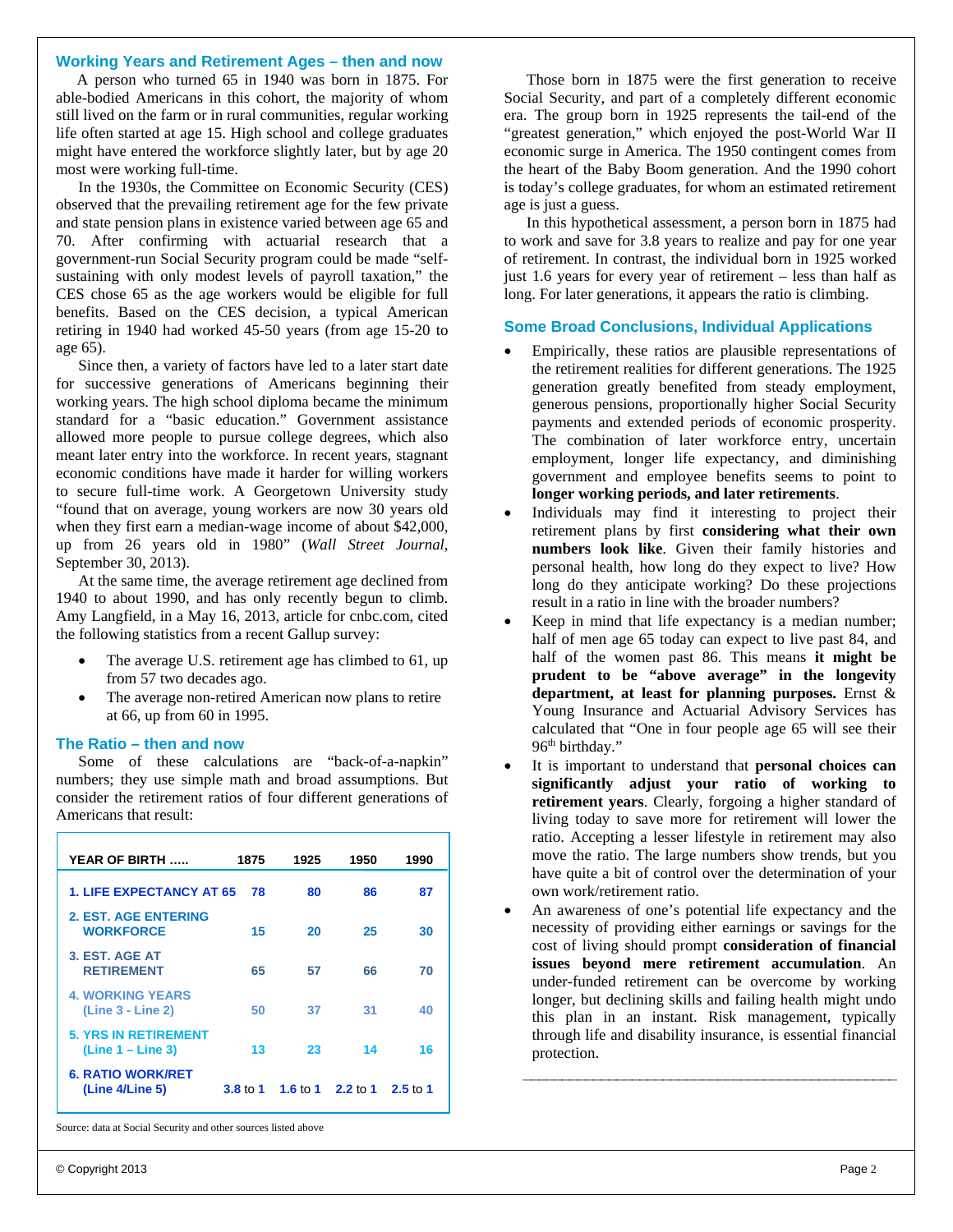#### WARNING: GRAPHIC RETIREMENT IMAGES; VIEWER DISCRETION ADVISED!



## **Three-Legged Retirement Stool Has One Missing, One Shaky Leg**

A generation ago, a typical retirement discussion usually included a reference to or

illustration of the "Three-Legged Stool." This was an analogy to describe the three most common sources of retirement income – pensions, personal savings and Social Security.

While many from the previous generation enjoyed a stable retirement from the three-legged stool model, changing circumstances are rocking each of these retirement sources. As Mary Beth Franklin puts it in a May 26, 2013, *Investor News* article, the three-legged stool looks "more like a pogo stick for many Americans."

Sometimes the best way to explain the details is with pictures. Here are two charts that, along with short explanations, articulate the shaky current status of these three retirement assets.

#### **Pensions**

Three decades ago, almost two-thirds of all private sector employees had a defined benefit, company-funded pension. Today, private sector pensions are almost extinct. Instead, future retirees have defined contribution plans. And most of the contributions come from their pockets, not the company's, as employer matches have declined or been eliminated during the recent recession (see below).



#### **Social Security**

Dennis Miller, a CBS MarketWatch columnist, noted in a September 3, 2013, commentary that because retirement benefits are tied to the changing standards for the Consumer Price Index, "Social Security is not keeping up with the times."

Miller says that consistent measurements of inflation used by the US since 1980 show a far different picture of rising costs. If the "shadow" figure for inflation is correct, it means "Washington has been cutting Social Security payments for years, just in a way that wasn't obvious to most newscasters and taxpayers."



The pictures aren't pretty, and probably aren't going to get better in the future.

Fortunately, it's possible to implement a successful retirement plan without relying on a company pension or Social Security.

But the approach requires personal savings and puts most of the responsibility on the individual to see the plan through to completion.

Now, perhaps more than ever, the difference between a rewarding or subsistence retirement depends on an individual's financial program.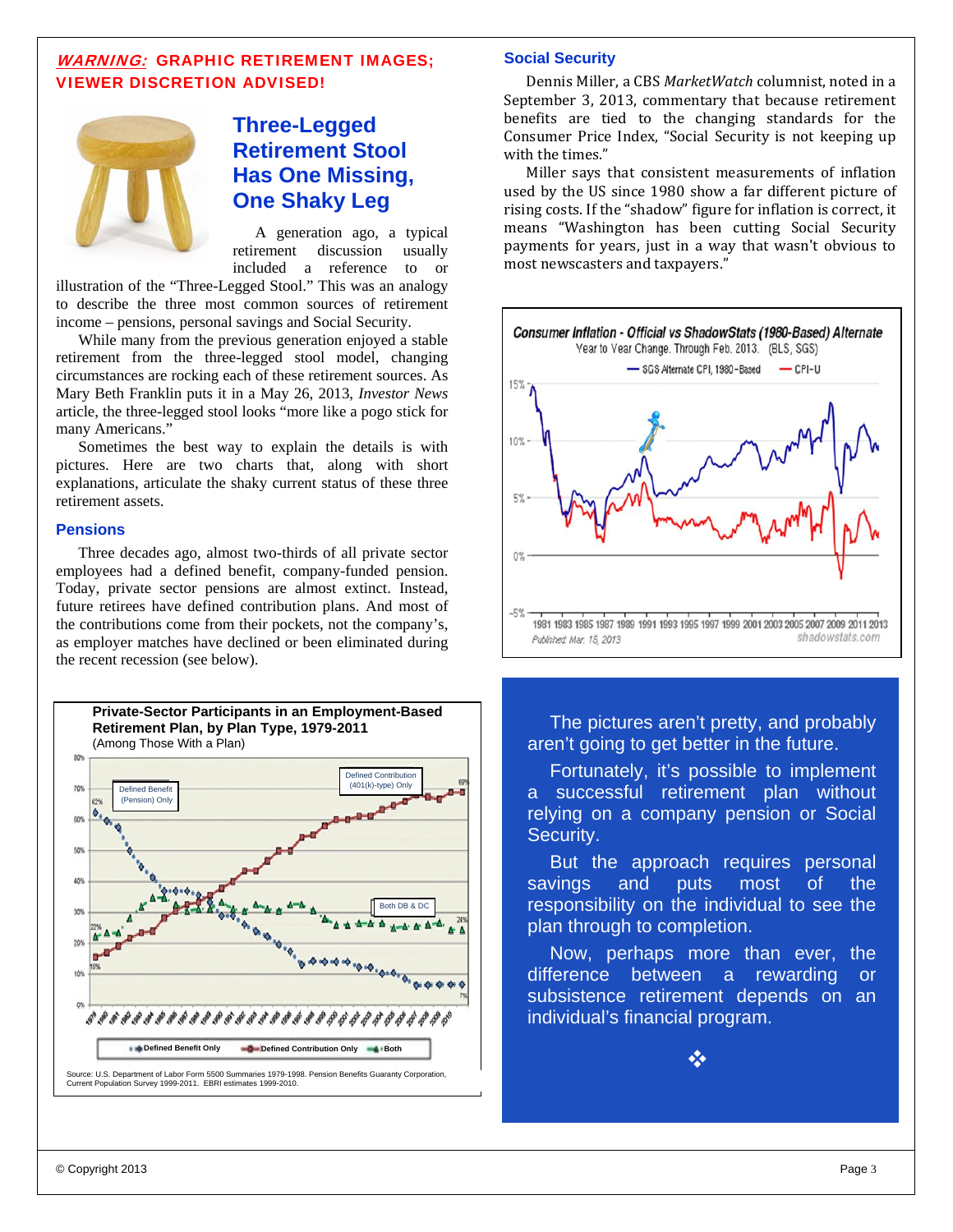

## **If History Repeats Itself, Innovation Is Coming**

**Could the PPACA trigger new employee benefits?** 

Inherent in any new legislation is the potential for unintended or unforeseen consequences. The recently-enacted Patient Protection and Affordable Care Act (ACA), designed to expand health-care benefits to all Americans, may inadvertently compel businesses to consider new strategies for compensating valuable employees.

While the ACA requires individuals, not businesses, to obtain healthcare coverage or pay penalties, the law also includes a "large employer mandate," which requires employers with at least 50 full-time workers to provide affordable health coverage or face a \$2,000 fine per worker after the first 30 employees. Due to logistical issues, implementation of this provision has been delayed until January 1, 2015. However, in an ironic twist, the mandate is already impacting *part-time* workers.

A number of large companies, particularly chain retailers and franchises, have a high percentage of part-time employees (defined by the ACA as those who work less than 30 hours a week). These part-time employees often had the option of obtaining health insurance through plans sponsored by their employer. But after reviewing the new standards for coverage set by the ACA, many of these employers are no longer offering health insurance for part-timers. Some companies, such as Trader Joe's grocery stores, will pay each part-time employee \$500 to help with the costs of obtaining individual health insurance, but, as Sean Williams noted in an April 27, 2013, *Motley Fool* article, part-time workers "fall into a gray area in the ACA…Businesses are under no obligation to offer health care benefits to part-time employees, nor will they be penalized by the federal government for not doing so. What this has done is create the impetus for a dramatic shift from full-time to part-time workforces."

A shift to a part-time workforce is probably not what lawmakers had in mind when they passed the ACA. But when the costs and benefits of new legislation don't align with economic realities, these are the unintended consequences. Instead of following the new guidelines and absorbing the higher costs, history repeatedly shows that individuals and businesses look for alternatives to obtain the same benefits at acceptable prices.

In fact, the prevalence of employer-sponsored health insurance today began as a "work-around" response to a legislative mandate during World War II. Because a large number of working-age men were called into military service, competition for labor was fierce. Greater demand usually leads to higher prices, so the US government, in an attempt to manage the wartime economy, imposed wage freezes. Unable to attract talent with higher pay, companies began offering other employee benefits, including health insurance.

Since then, non-wage benefits have become a key component in employee compensation. Their exact monetary value may be hard to quantify, but benefits are a powerful "extra" to attract and retain good employees. It is not uncommon to hear "The pay isn't the highest, but I can't afford to give up the benefits."

#### **Navigating Between "Fair and Equal"**

In any organizational structure  $-$  a family, a business, a government – there is often a tension between fair treatment and equal treatment; sometimes fair is not equal, and sometimes equal is not fair. In businesses, this tension is reflected in the challenge to reward employees commensurate with their value to the company.

Productive employees legitimately merit higher compensation. But if the rewards to one worker diminish the benefits or opportunities of others in the organization, the business may suffer. If the company is perceived as treating its employees unequally, it may not be able to retain or attract the talent needed to sustain or grow the business. Additionally, unequal treatment can lead to legal action, adding additional costs and negative publicity.

When the only measure of compensation is salary or hourly wage, evaluations of "fair" and "equal" are easy. But when compensation expands to include other benefits (such as health insurance or a pension), the determination becomes less clear. There are subjective values to these benefits which make it harder to represent fairness or equality with just a number.

Since many of these employee benefit programs include tax advantages (for both employers and employees), the government has also established qualifying standards, most of which are understandably tilted toward equal treatment. If businesses want the tax breaks, they must provide these benefits in a consistent manner for all who qualify. For example, ERISA law mandates that employer-sponsored retirement plans, such as  $401(k)s$ , cannot be "top-heavy," where the majority of deposits come from a few highlycompensated employees.

The new ACA regulations reflect this inclination toward equal treatment. And employers are responding in kind. Discontinuing employer-sponsored health plans and giving every part-time employee, regardless of position or wage, an extra \$500 to buy individual insurance is definitely equal treatment.

Given these conditions, how can employers provide "fair" benefits that reward and motivate key employees? This is where innovation comes in.

#### **Individual Benefits for Key Employees**

Businesses large and small have a long history of developing creative ways to provide unique benefits to key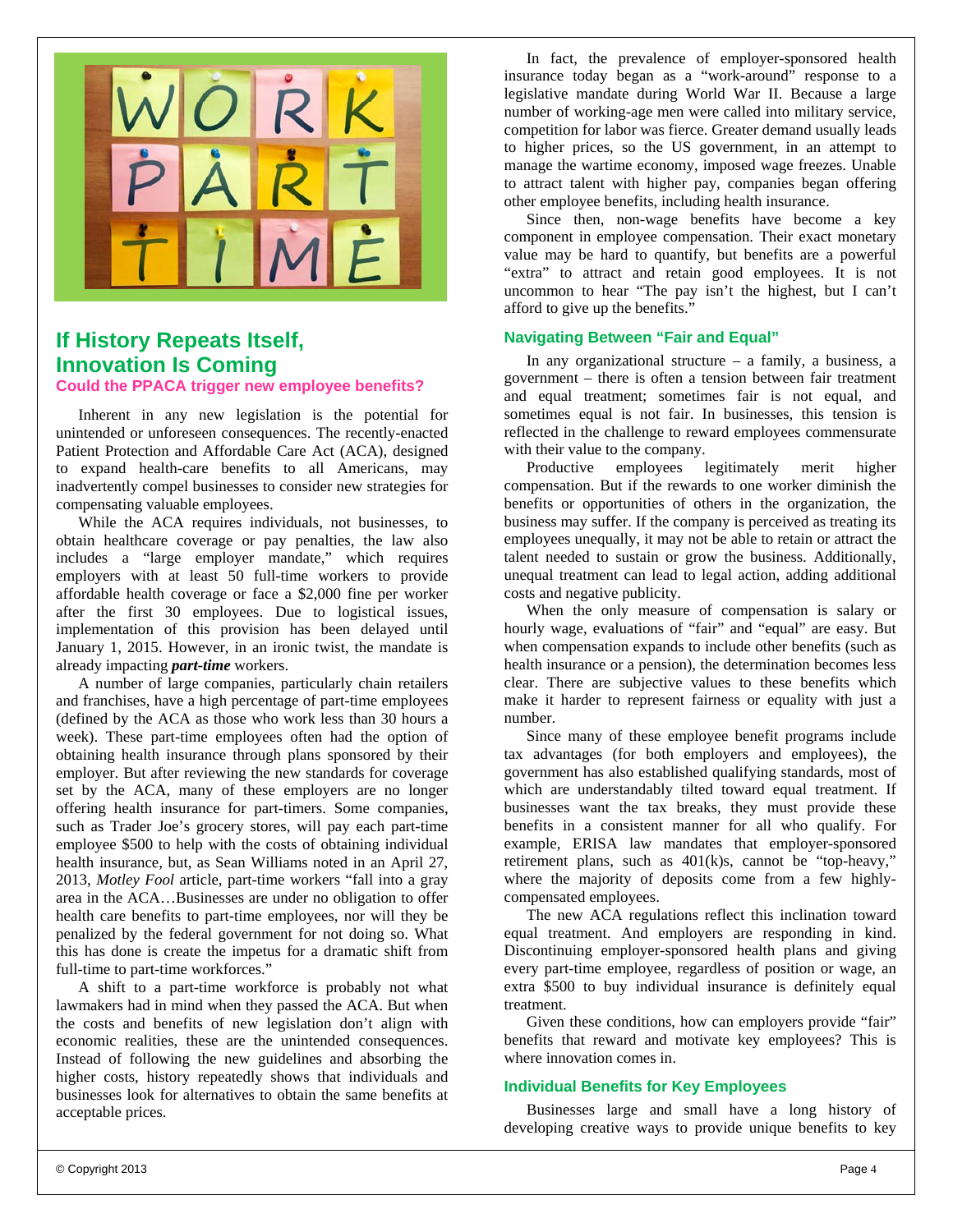employees. Often these key employee benefit plans aren't "plans" at all, but specially designed employment agreements between the company and one employee. These agreements may be as simple as an annual performance bonus, a profitsharing agreement, or an option to receive company stock. They can be sophisticated deferred compensation agreements where the benefit is earned today, but received at a later date, perhaps as a supplemental retirement benefit. It could include insurance, such as personal life or disability policies.

These agreements can not only offer attractive individualized benefits, but also be structured to protect the company's personnel investment by including vesting schedules or other incentives that encourage a key employee to remain with the company. These conditions are sometimes referred to as "golden handcuffs," in that the employee is compensated for his/her willingness to continue with the company. In the financial services industry, these plans may be classified by generic designations, such as a Supplemental Executive Retirement Plan (SERP) or Non-qualified Deferred Compensation (NQDC), but while these formats describe similar features, the design possibilities are nearly infinite.

These plans offer freedom for both employee and employer to construct unique compensation packages. But these personalized employee benefit agreements are still subject to regulatory scrutiny; if compensation is involved, so is the IRS. There are financial firms that specialize in plan design, usually integrating the expertise of tax, legal, insurance and investment professionals. Most private employment agreements are not do-it-yourself projects.

#### **A Good Time to Consider Individual Employee Benefits?**

It is logical to believe the higher standards for equal benefits in the ACA will prompt employers to seek other ways to fairly reward key employees, and spur innovative financial minds to invent new ways to meet this demand. Business owners who embrace these changes (and the subsequent innovations in employee benefits) may realize a distinct advantage in attracting and retaining talented and productive employees.

\_\_\_\_\_\_\_\_\_\_\_\_\_\_\_\_\_\_\_\_\_\_\_\_\_\_\_\_\_\_\_\_\_\_\_\_\_\_\_\_\_\_\_\_



**"People find loopholes and workarounds or "People find and workarounds or just invent new ways to make progress just invent new ways to make progress possible. This is because people will not be possible. This is because people will not be caged. They struggle to be free and caged. They struggle to sometimes they succeed." sometimes they succeed."** 

**– Max Borders**



# **IN INSURANCE ASSETS**

- **Life insurance becomes more valuable if bad things happen.**
- **A lifetime annuity becomes more valuable if good things happen.**

As insurance products, life insurance and fixed annuities are sometimes explained as opposites of each other. A life insurance policy provides financial protection against one dying too soon, while an annuity, with its guarantee of lifetime payments, protects against one living too long.

Consumers can easily understand the rationale for life insurance. Life comes with no guarantees; accidents or other unforeseen events can end it abruptly. Life insurance is a prudent (and financially efficient) response to this risk, reducing the financial uncertainties that might result from an unexpected passing.

In contrast, financial commentators have long noted that consumers don't appear to have a similar appreciation for annuities. In 1965, theoretical economist Menachem Yaari published a seminal research paper titled "Uncertain Lifetime, Life Insurance and the Theory of the Consumer." Not a catchy title, but as one financial manager put it, "Today every graduate student in economics and insurance is forced to read this paper, for very good reason. To put it simply, he introduced and then legitimized life annuities to all economists." ment agreement is the state of the state of the state of the state of the state of the state of the state of the state of the state of the state of the state of the state of the state of the state of the state of the state

One of Yaari's primary conclusions was that absent the desire to leave an inheritance, the most effective use of one's accumulated savings was to purchase a lifetime annuity, i.e, a stream of payments guaranteed for as long as one lived. Yaari provided statistical evidence that lifetime annuities resulted in higher payments and lower risk, and subsequent studies have confirmed this finding.

Yet economists have also noted that relatively few consumers buy lifetime annuities. They even have a name for this behavior: "The Annuity Puzzle." Why don't more people make a rational economic decision to use their savings to purchase lifetime annuities?

The prevailing answer: People are not rational; they make stupid choices. But this simplistic perspective may overlook some very logical reasons for consumers *not* to annuitize their savings. Instead, they might be better served by buying life and disability insurance.

Researchers Felix Reiching and Kent Smithers are the authors of a working paper on why annuities may not always be the optimal choice for retirement. In an interview with *AdvisorOne*, released July 2013, Smithers articulated the main points of their study.

 Consumers have two great financial risks during their lifetime. While they are working, the big risk is they become disabled, and lose their ability to earn an income. When they retire, the big risk is they incur